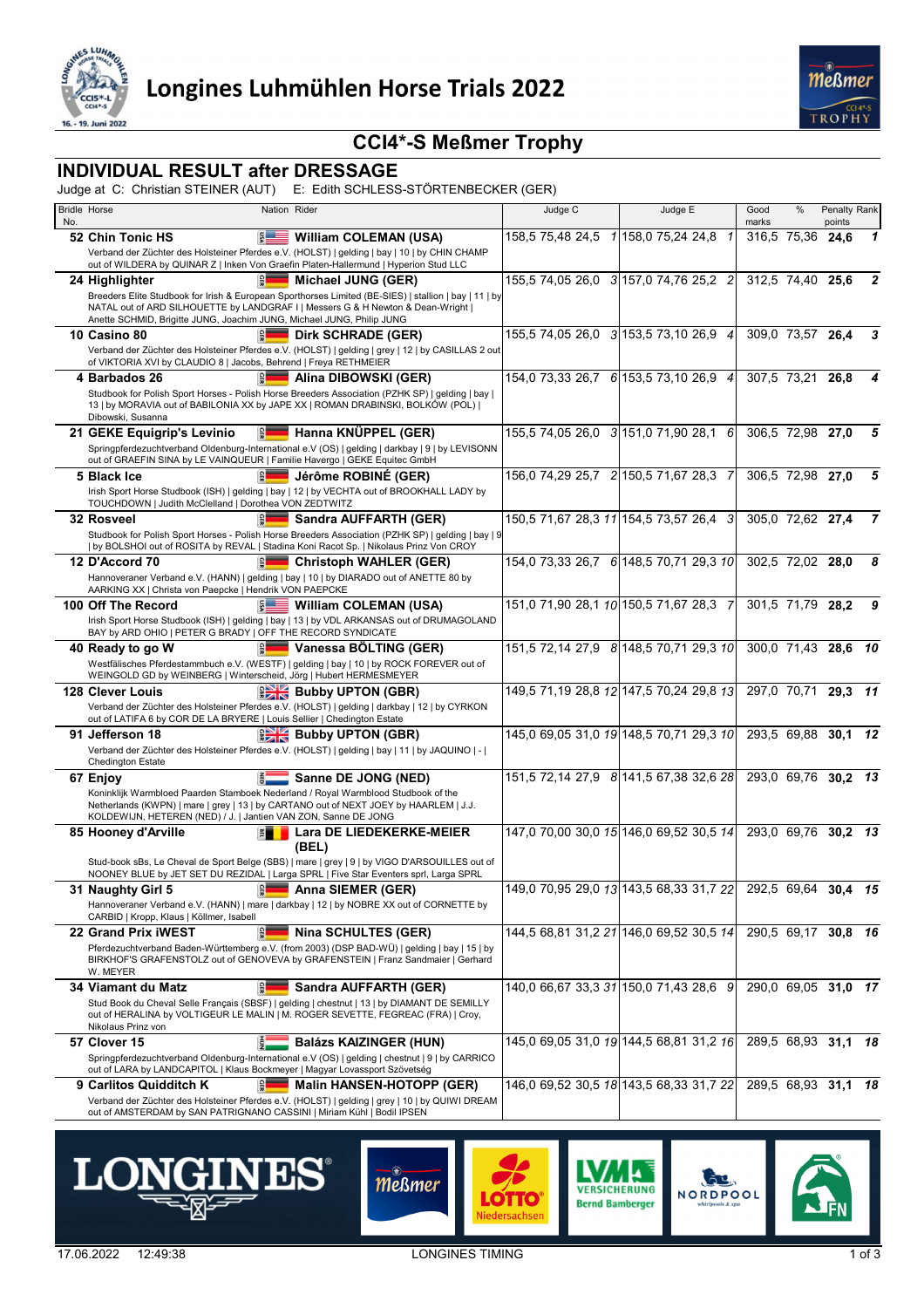



# **CCI4\*-S Meßmer Trophy**

#### **INDIVIDUAL RESULT after DRESSAGE**

Judge at C: Christian STEINER (AUT) E: Edith SCHLESS-STÖRTENBECKER (GER)

| No. | <b>Bridle Horse</b>                                                                                                                                   | Nation Rider |                                                                                                                                                                                                  | Judge C | Judge E                                 | Good<br>marks       | $\%$                | Penalty Rank<br>points |     |
|-----|-------------------------------------------------------------------------------------------------------------------------------------------------------|--------------|--------------------------------------------------------------------------------------------------------------------------------------------------------------------------------------------------|---------|-----------------------------------------|---------------------|---------------------|------------------------|-----|
|     | 29 Mighty Spring                                                                                                                                      | le.          | <b>Heike JAHNCKE (GER)</b>                                                                                                                                                                       |         | 146,5 69,76 30,2 16 142,5 67,86 32,1 25 |                     | 289,0 68,81         | 31,2 20                |     |
|     | LANDCLASSIC   Bätje, Jörg   Küst, Carsten & Jahncke, Heike                                                                                            |              | Hannoveraner Verband e.V. (HANN)   mare   bay   12   by MIGHTY MAGIC out of LASIZ by                                                                                                             |         |                                         |                     |                     |                        |     |
|     | 50 Cascaria V                                                                                                                                         | 間            | <b>Lara DE LIEDEKERKE-MEIER</b><br>(BEL)                                                                                                                                                         |         | 149,0 70,95 29,0 13 140,0 66,67 33,3 31 |                     | 289,0 68,81 31,2 20 |                        |     |
|     | CORTINA R by SANDRO   Robert Vietor   Vankersschaever Johan                                                                                           |              | Verband der Züchter des Oldenburger Pferdes e.V. (OL)   mare   bay   13   by CASIRO 3 out of                                                                                                     |         |                                         |                     |                     |                        |     |
|     | 93 Kaizen                                                                                                                                             |              | Lina FORSBERG (SWE)                                                                                                                                                                              |         | 146,5 69,76 30,2 16 142,0 67,62 32,4 26 |                     | 288,5 68,69 31,3 22 |                        |     |
|     | BUTTERFLY by NOCTURNE   Johan Björk   Marie Forsberg                                                                                                  |              | Swedish Warmblood Association (SWB)   stallion   bay   14   by CARESSINI L out of MADAME                                                                                                         |         |                                         |                     |                     |                        |     |
|     | 120 Uter                                                                                                                                              | 引            | <b>Marco CAPPAI (ITA)</b>                                                                                                                                                                        |         | 142,5 67,86 32,1 22 144,5 68,81 31,2 16 |                     | 287,0 68,33 31,7 23 |                        |     |
|     | CASCIANESE COUNTRY CLUB                                                                                                                               |              | Italian Sport Horse Studbook / Ministero delle Politiche Agricole, Alimentari e Forestali (MIPAAF)  <br>gelding   grey   13   by CASTER DI VILLA FRANCESCA out of ELLE D'AULIX by LUBUMBASHI   - |         |                                         |                     |                     |                        |     |
|     |                                                                                                                                                       |              | <b>Caro HOFFRICHTER (GER)</b>                                                                                                                                                                    |         | 142,0 67,62 32,4 24 144,5 68,81 31,2 16 |                     | 286,5 68,21 31,8 24 |                        |     |
|     | HOPE V by DAWSON VAN DE PADENBORRE   Vernaillen, Benedikt   Hoffrichter, Caro                                                                         |              | Belgisch Warmbloedpaard v.z.w. (BWP)   gelding   bay   11   by OSTA RUGS QUINTUS out of                                                                                                          |         |                                         |                     |                     |                        |     |
|     | 107 Santal du Halage                                                                                                                                  |              | <b>E</b> Marco CAPPAI (ITA)                                                                                                                                                                      |         | 142,0 67,62 32,4 24 144,0 68,57 31,4 21 |                     | 286,0 68,10 31,9 25 |                        |     |
|     |                                                                                                                                                       |              | Stud Book du Cheval Selle Français (SBSF)   gelding     16   by ALLEGRETO out of KERRIA DU<br>HALAGE by ARRA D'AUZAY   E.A.R.L. HARAS DU HALAGE, M. ERIC RI   TOLINO PAOLA                       |         |                                         |                     |                     |                        |     |
|     | 13 Darcy F                                                                                                                                            |              | Libussa LÜBBEKE (GER)                                                                                                                                                                            |         | 142,5 67,86 32,1 22 143,5 68,33 31,7 22 |                     | 286,0 68,10 31,9 25 |                        |     |
|     |                                                                                                                                                       |              | Verband der Züchter des Holsteiner Pferdes e.V. (HOLST)   mare   bay   11   by LARIMAR 7 out of<br>RIEKE VII by ESTEBAN XX   Baumann, Ferdinand   Andreas BAUMANN, Libussa LÜBBEKE               |         |                                         |                     |                     |                        |     |
|     | 81 Gravin van Cantos                                                                                                                                  | 門            | <b>Maarten BOON (BEL)</b>                                                                                                                                                                        |         | 140,0 66,67 33,3 31 144,5 68,81 31,2 16 | 284,5 67,74 32,3 27 |                     |                        |     |
|     | Netherlands (KWPN)   mare   bay   11   by UNKNOWN SIRE out of UNKNOWN DAM by<br>UNKNOWN DAM'S SIRE   Unknown*   Boon Maarten                          |              | Koninklijk Warmbloed Paarden Stamboek Nederland / Royal Warmblood Studbook of the                                                                                                                |         |                                         |                     |                     |                        |     |
|     | <b>35 Finest Fellow</b>                                                                                                                               | 읣            | Elena OTTO-ERLEY (GER)                                                                                                                                                                           |         | 139,5 66,43 33,6 33 144,5 68,81 31,2 16 | 284.0 67.62 32.4 28 |                     |                        |     |
|     | Elena OTTO-ERLEY, Otto-Erley, Catharina u.Friedrich                                                                                                   |              | Rheinisches Pferdestammbuch e.V. (RHEIN)   gelding   darkbay   13   by FIDERTANZ 2 out of<br>SPLENDID SOPHIE by SIR SHOSTAKOVICH XX   OTTO-ERLEY, FRIEDRICH, WARENDORF (G                        |         |                                         |                     |                     |                        |     |
|     | 109 Secret IV                                                                                                                                         |              | $\left \frac{3}{2}\right $ Beat SAX (SUI)                                                                                                                                                        |         | 141,0 67,14 32,9 28 142,0 67,62 32,4 26 |                     | 283.0 67.38 32.6    |                        | -29 |
|     | ESCADA by EARL   JOHANN BURFEIND   Sax Beat                                                                                                           |              | Hannoveraner Verband e.V. (HANN)   gelding   darkbay   14   by SATISFACTION FRH out of                                                                                                           |         |                                         |                     |                     |                        |     |
|     | 37 Timmo                                                                                                                                              |              | Nicolai ALDINGER (GER)                                                                                                                                                                           |         | 141,0 67,14 32,9 28 141,5 67,38 32,6 28 |                     | 282,5 67,26 32,7 30 |                        |     |
|     |                                                                                                                                                       |              | Verband der Züchter des Holsteiner Pferdes e.V. (HOLST)   gelding   grey   12   by TIMOLINO out<br>of WINDGOLD by CARLOS DZ   Ole Lehmann   Jutta SPETHMANN, Michael SPETHMANN                   |         |                                         |                     |                     |                        |     |
|     | 116 Techno                                                                                                                                            |              | Anna FRESKGÅRD (SWE)                                                                                                                                                                             |         | 141,0 67,14 32,9 28 140,5 66,90 33,1 30 |                     | 281.5 67.02 33.0    |                        | -31 |
|     | ZWIFT 690   LENA VIKMAN (SWE)   Sophia ERICSSON                                                                                                       |              | Swedish Warmblood Association (SWB)   gelding   chestnut   13   by HIP HOP out of TATTI by                                                                                                       |         |                                         |                     |                     |                        |     |
|     | 14 Dark Desire GS                                                                                                                                     | 앏            | Emma BRÜSSAU (GER)                                                                                                                                                                               |         | 141,5 67,38 32,6 26 140,0 66,67 33,3 31 |                     | 281,5 67,02 33,0 31 |                        |     |
|     | CARISMO   Bernd Gehrdau-Schroeder   Brüssau, Jürgen                                                                                                   |              | Hannoveraner Verband e.V. (HANN)   mare   black   13   by DON FREDERICO out of CANTATE by                                                                                                        |         |                                         |                     |                     |                        |     |
|     | 86 Hot Cup VH                                                                                                                                         |              | Aminda INGULFSON (SWE)                                                                                                                                                                           |         | 141,5 67,38 32,6 26 139,0 66,19 33,8 33 |                     | 280.5 66.79 33.2 33 |                        |     |
|     | Harabiargi AB                                                                                                                                         |              | Swedish Warmblood Association (SWB)   mare   bay   13   by BLUE HORS HOTLINE out of CUPEA<br>VH by CORRADO WL 919   VÄSTRA HOBY STUTERI AB (SWE)   Aminda INGULFSON,                             |         |                                         |                     |                     |                        |     |
|     | 74 Fifty Fifty                                                                                                                                        |              | <b>EL Patrick RÜEGG (SUI)</b>                                                                                                                                                                    |         | 139,0 66,19 33,8 34 138,0 65,71 34,3 35 | 277,0 65,95 34,1 34 |                     |                        |     |
|     | Hannoveraner Verband e.V. (HANN)   mare   darkbay   14   by FIDERTANZ 2 out of<br>MEERFUERSTIN by FRIEDENSFUERST 1   KAI BAUMGARTNER   Angela HÄBERLI |              |                                                                                                                                                                                                  |         |                                         |                     |                     |                        |     |
|     | 92 Joystick                                                                                                                                           |              | Aminda INGULFSON (SWE)                                                                                                                                                                           |         | 137,0 65,24 34,8 35 136,5 65,00 35,0 38 |                     | 273,5 65,12 34,9 35 |                        |     |
|     |                                                                                                                                                       |              | Swedish Warmblood Association (SWB)   gelding   bay   14   by JAGUAR MAIL out of FOR JOY SN<br>by CARDENTO 933   Louise Olsson & Bertil Frost   Aminda INGULFSON, Helena GUNNARSSON              |         |                                         |                     |                     |                        |     |
|     | 98 Maggan V                                                                                                                                           |              | Malin JOSEFSSON (SWE)                                                                                                                                                                            |         | 135,0 64,29 35,7 37 138,0 65,71 34,3 35 |                     | 273,0 65,00 35,0 36 |                        |     |
|     | Swedish Warmblood Association (SWB)   mare   darkbay   10   by JAGUAR MAIL out of                                                                     |              | MUNSBORO MAHOGONEY by LEGAL PRESSURE   Miki & Per Josefsson   Malin JOSEFSSON                                                                                                                    |         |                                         |                     |                     |                        |     |
|     | 94 Kyba van de Jomaheide                                                                                                                              | 門            | Jarno VERWIMP (BEL)                                                                                                                                                                              |         | 136,0 64,76 35,2 36 135,5 64,52 35,5 39 |                     | 271,5 64,64 35,4 37 |                        |     |
|     | by KRACK C   Jozef Lommelen   Jarno VERWIMP, Jozef LOMMELEN                                                                                           |              | Belgisch Warmbloedpaard v.z.w. (BWP)   gelding   bay   12   by CASANOVA out of ROYALLITA C                                                                                                       |         |                                         |                     |                     |                        |     |
|     | 111 Shjabrina                                                                                                                                         | $E +$        | — Mia HASTRUP (DEN)                                                                                                                                                                              |         | 133,0 63,33 36,7 39 138,5 65,95 34,0 34 |                     | 271,5 64,64 35,4 37 |                        |     |
|     | -   MIA HASTRUP                                                                                                                                       |              | -   mare   bay   16   by BIRKHOF'S GRAFENSTOLZ out of SHJA-NIRAK by BLUE HORS HERTUG                                                                                                             |         |                                         |                     |                     |                        |     |